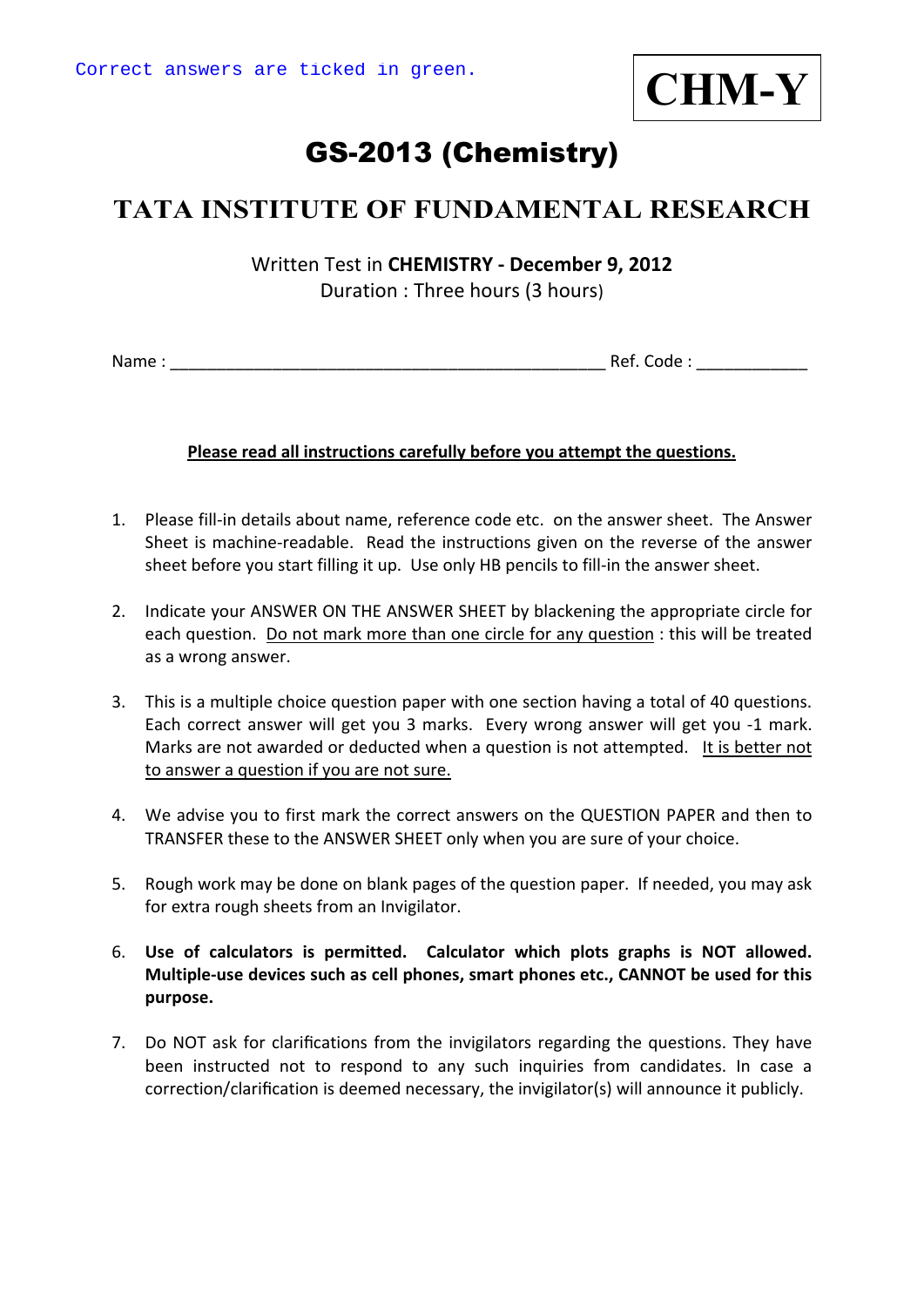#### **SOME USEFUL DATA**

Avogadro number =  $6.02 \times 10^{23}$  mol<sup>-1</sup> e =  $1.6 \times 10^{-19}$  C  $RT/F = 0.0257$  V at 25°C *h* = 6.626×10<sup>-34</sup> J⋅s Faraday constant = 96500 C/mol  $c = 3 \times 10^8 \,\mathrm{m\,s}^{-1}$ Boltzmann constant  $k = 1.38 \times 10^{-23}$  J K<sup>-1</sup>  $R = 8.314$  J K<sup>-1</sup> mol<sup>-1</sup>  $E_n = -\frac{2}{2a^2}$ 2 2*n*  $-\frac{Z^2}{Z^2}$  a.u. for hydrogen like atom Mass of an electron =  $9.109 \times 10^{-31}$  kg Average velocity = *m kT*  $\pi$ . 8 Standard reduction potential of  $Al^{3+} + 3e^- \rightarrow Al$  is −1.66 V at 25°C Standard reduction potential of  $Fe^{2+} + 2e^- \rightarrow Fe$  is −0.44 V at 25°C

- 1. Which of the following will be strongest acid in pure liquid HF:
	- $A) H<sub>2</sub>O$ B)  $SbF5$ C) CH3COOH D) NaF
- 2. Which of the following experimental observations best demonstrates the wavelike character of electrons?
	- A) The photoelectric effect
	- B) The flow of electrons in a metal wire
	- C) The diffraction pattern of electrons scattered from a crystalline solid  $\checkmark$
	- D) The deflection of an electron beam by electrical plates
- 3. What terms can arise from the configuration  $2p^13p^1$ ?

A)  ${}^{3}D, {}^{1}D, {}^{3}P, {}^{1}P, {}^{3}S, {}^{1}S$  $B)$ <sup>3</sup>D,<sup>3</sup>P,<sup>3</sup>S  $\overline{C}$ ) <sup>1</sup>D, <sup>1</sup>P, <sup>1</sup>S  $D)$ <sup>1</sup> $D,$ <sup>3</sup> $P,$ <sup>3</sup> $S$ 

- 4. What is the degeneracy of the energy level with n=6 (n being the principal quantum number) in a hydrogenic atom or ion?
	- A) 16 B) 9 C)  $36\sqrt{ }$ D) 25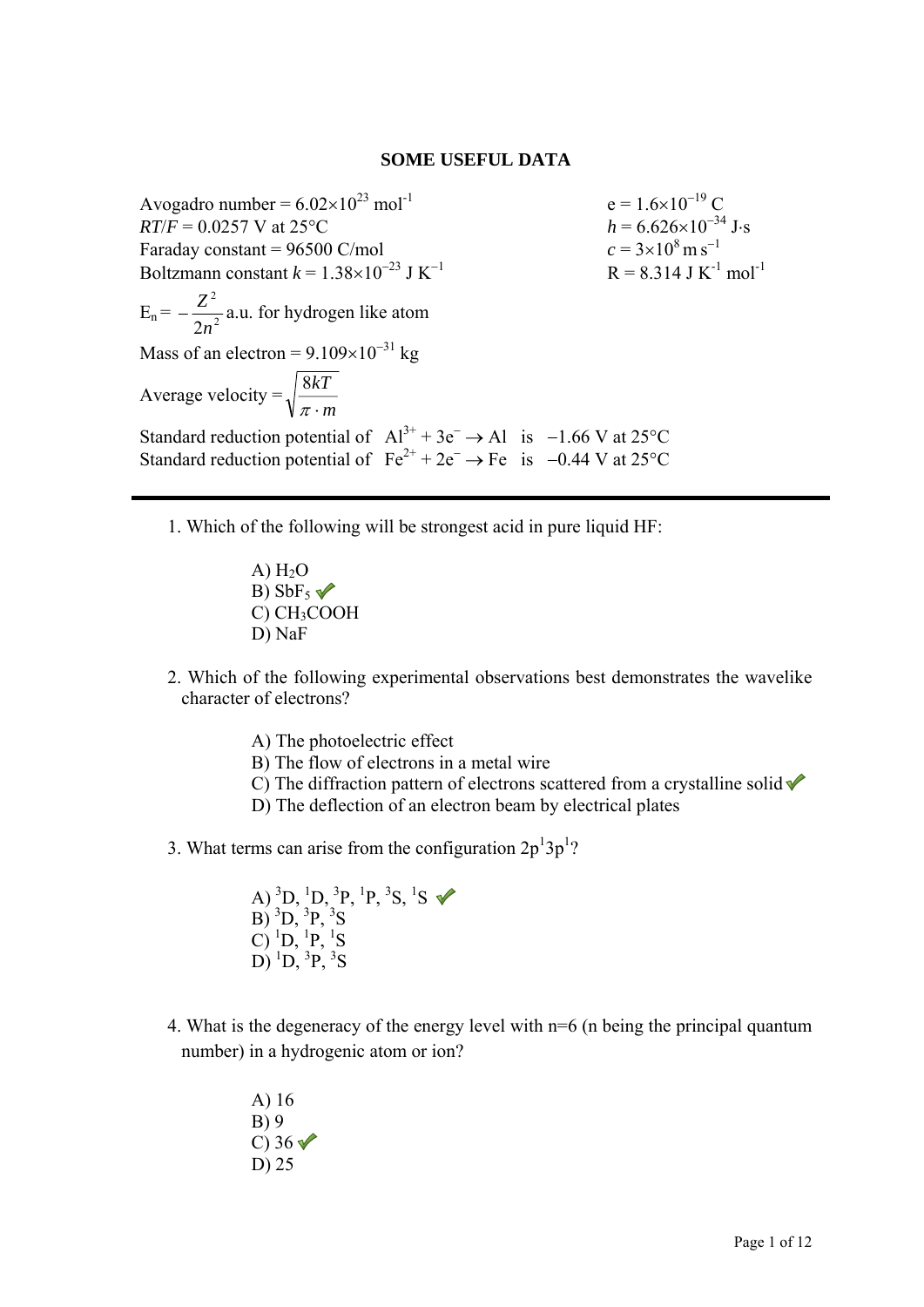- 5. Compare the equilibrium bond lengths of AB-type of diatomic molecules  $N_2$ , NO,  $O_2$ ,  $Cl_2$  and CN with their cations (AB<sup>+</sup>) and anions (AB<sup>-</sup>). Which of the following statements is correct in general?
	- A) The equilibrium bond lengths of all  $AB^+$  species will be shorter, and that of all AB<sup>−</sup> species will be longer than that of the corresponding AB species.
	- B) The equilibrium bond lengths of all AB<sup>−</sup> species will be shorter, and that of all  $AB^+$  species will be longer than that of the corresponding  $AB$ species.
	- C) The equilibrium bond lengths of  $O_2^+$ ,  $Cl_2^+$  and CN<sup>-</sup> ions will be shorter than the corresponding neutral species. The equilibrium bond lengths of  $\blacktriangledown$  $N_2^+$ , NO<sup>+</sup> and Cl<sub>2</sub><sup>-</sup> ions will be longer than the corresponding neutral species.
	- D) The equilibrium bond lengths of  $O_2^+$ ,  $Cl_2^+$  and CN<sup>-</sup> ions will be longer than the corresponding neutral species. The equilibrium bond lengths of  $N_2^+$ , NO<sup>+</sup> and Cl<sub>2</sub><sup>-</sup> ions will be shorter than the corresponding neutral species.
- 6. The method of initial rates is used to determine the rate law for the reaction given below.

$$
2NO(g) + 2H2(g) \rightarrow N2(g) + 2H2O(g)
$$

The following initial rates were determined at the given partial pressures (*p*) of reactants.

| $p_{NO}(mmHg)$ | $p_{\text{H2}}$ (mmHg) | Initial rate $(M/min)$ |
|----------------|------------------------|------------------------|
| <b>200</b>     | 400                    | 046                    |
| 400            | 200                    | 0.92                   |
| 400            | 400                    | 185                    |

These data imply which of the following rate laws?

A) rate =  $k p_{\text{NO}} p_{\text{H2}}$ B) rate =  $k p_{\text{NO}} p^2_{\text{H2}}$ C) rate =  $k p_{\text{NO}}^2 p_{\text{H2}}^2$ D) rate =  $k \, p_{\text{NO}}^2 p_{\text{H2}}^2$ 

7. Which of the following molecular species are expected to be paramagnetic?  $O_2^+$ ,  $O_2^-$  and  $O_2^2^-$  ?

A) All of them B) Only  $O_2^+$  and  $O_2^-$ C) Only  $O_2^+$  and  $O_2^{\,2-}$ D) Only  $O_2^-$  and  $O_2^2^-$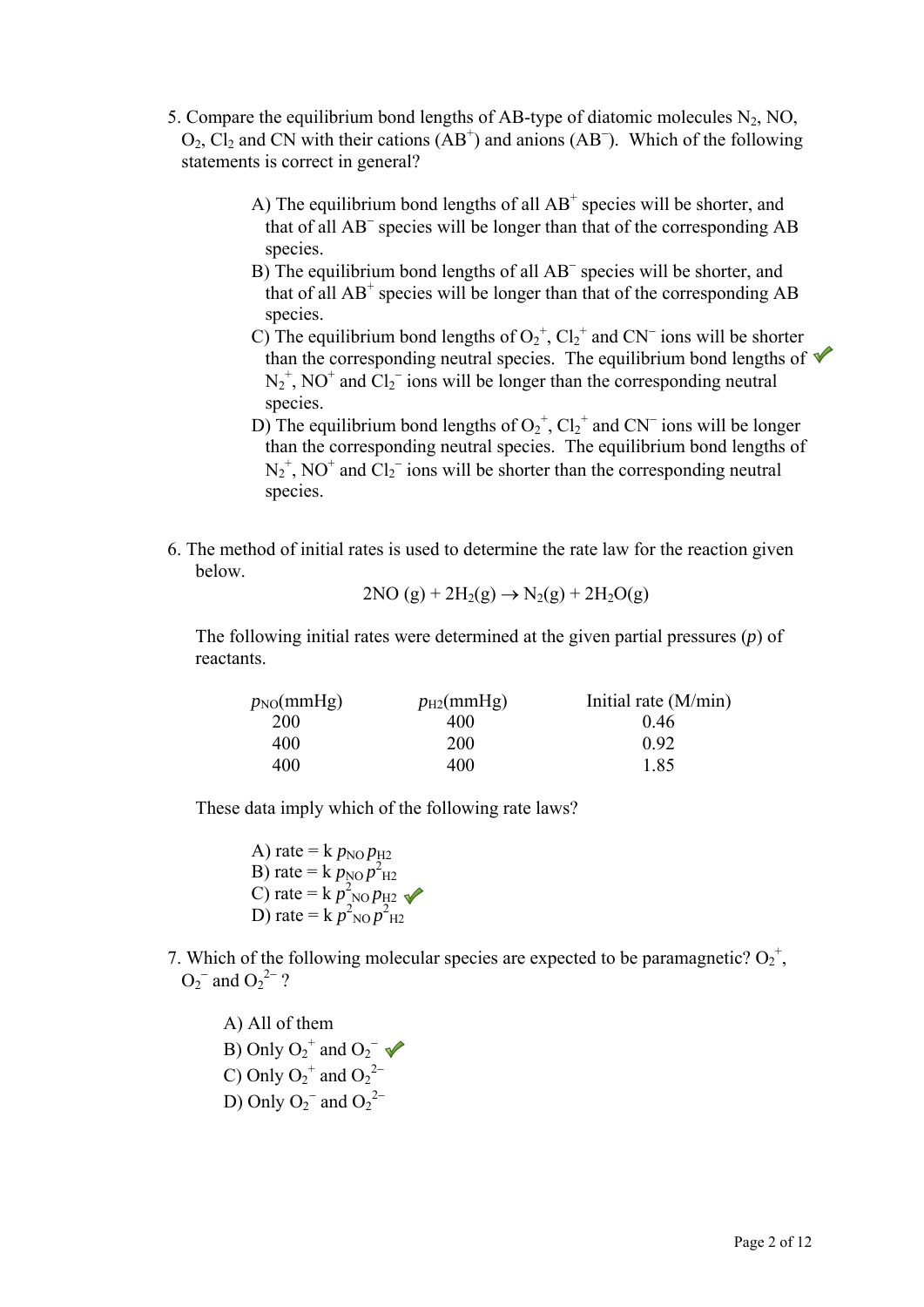8. What are the elements of symmetry present in the following molecules and which of them is chiral?



- A) A has a 2-fold rotation axis and B has a plane of symmetry; A is chiral B) A has a plane of symmetry and B has a centre of inversion; B is chiral
- C) A has a plane of symmetry and B has a 2-fold rotation axis; A is chiral
- D) A has a plane of symmetry and B has a 2-fold rotation axis; B is chiral
- 9. The speed of a reaction that involves an enzyme increases as
	- A) Temperature decreases
	- B) pH becomes less than optimal
	- C) Substrate concentration increases  $\checkmark$
	- D) All of the above
- 10. The product of the following reaction will be able to couple with which amino acids?



- A) Tyrosine and Phenylalanine
- B) Tyrosine and Serine
- C) Lysine and Serine
- D) Phenylalanine and Lysine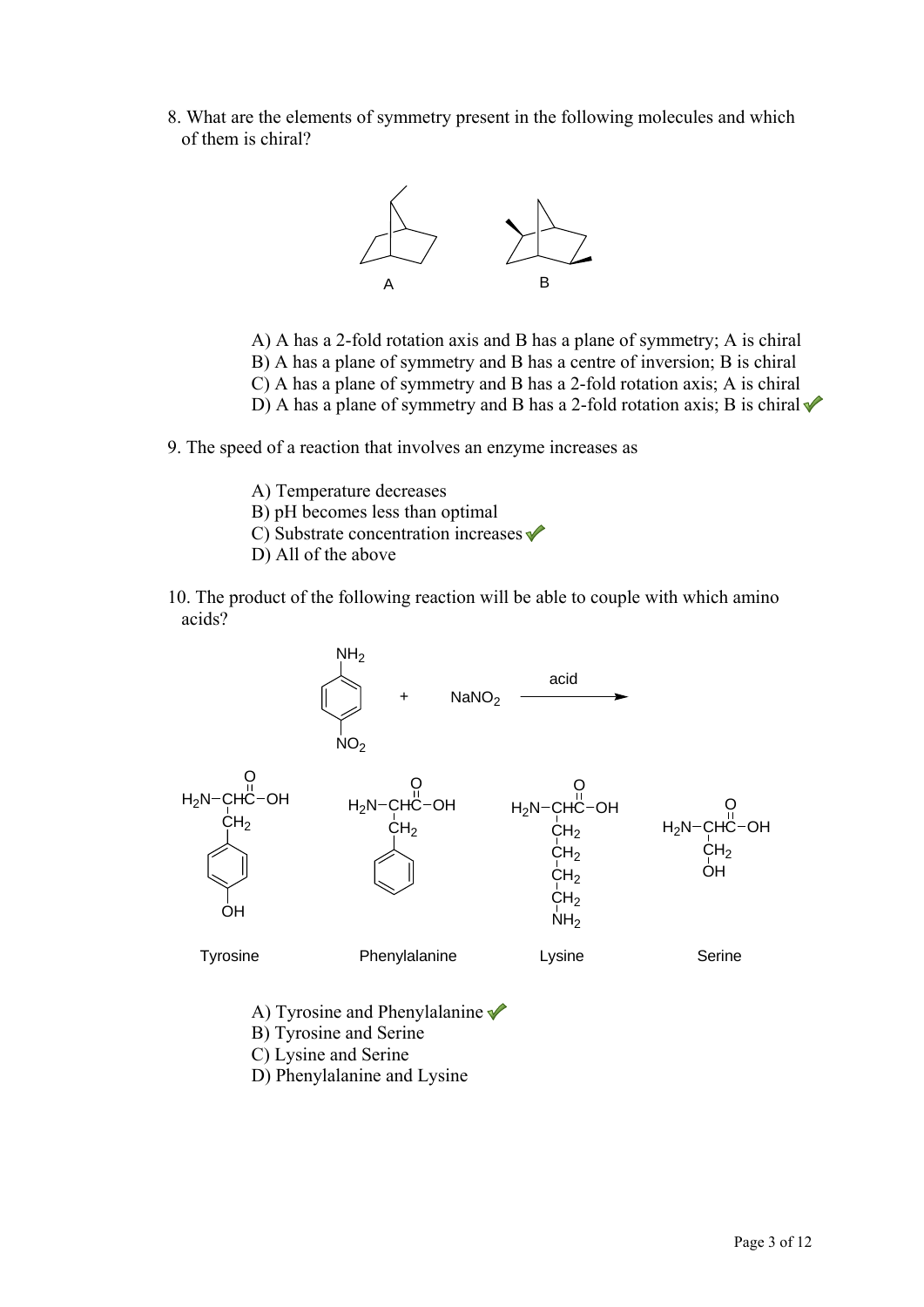- 11. If the CO stretching frequency of  $Ni(CO)_{3}(P(OMe))$  is *A*, and that of  $Ni(CO)<sub>2</sub>(PMe<sub>3</sub>)<sub>2</sub>$  is *B*, then
	- A)  $A > B \sqrt{ }$
	- B) *A*=*B*
	- C) *A*<*B* D) None
- 12. Predict the products of the following condensation reaction where y : x could be either 1 or 2:



- 13. The Friedel-Crafts reactions are common in organic chemistry. Which of the following is expected to be a better catalyst?
	- A)  $AlBr<sub>3</sub>$  $B)$  AlI<sub>3</sub> C) Al $Cl_3$ D)  $MgCl<sub>2</sub>$
- 14. Which of the following statements is always true regarding conductors and semiconductors?
	- A) Semi-conductors are half as good as conductors when comparing their electron mobility.
	- B) Conductors have large band gaps and semi-conductors have small band gaps.
	- C) Conductors and semi-conductors do not conduct electricity at high temperatures.
	- D) None of the above statements are true.  $\blacklozenge$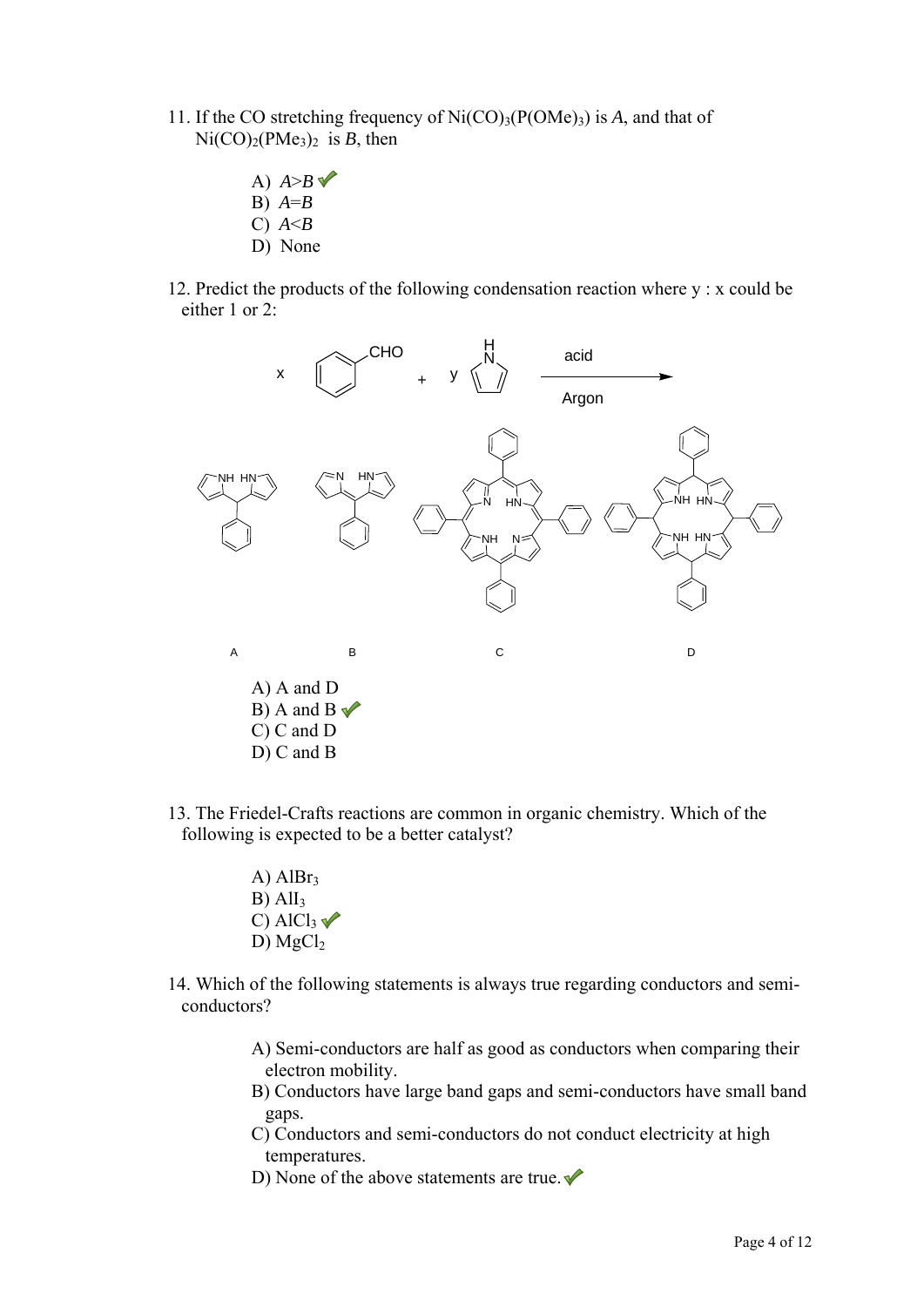- 15. The standard Gibbs free energies of the following reactions,  $\Delta G^0$ , have been determined at various temperatures.
	- (i)  $C(s) + O_2(g) \rightarrow CO_2(g)$ (ii)  $C(s) + \frac{1}{2}O_2(g) \rightarrow CO(g)$ (iii)  $CO(g) + \frac{1}{2}O_2(g) \rightarrow CO_2(g)$

Which of the following plots would represent most likely the temperature dependence of Δ*G*<sup>0</sup>?



16. The reaction of sodium ethoxide with ethyliodide to form diethyl ether is termed

- A) electrophilic substitution
- B) nucleophilic substitution  $\checkmark$
- C) electrophilic addition
- D) radical substitution
- 17. Compound 1 reacts with vinyl Grignard reagent to give two compounds *A* and *B* after hydrolysis. *A* gives compound 2 upon heating. Predict the structure of *A*.

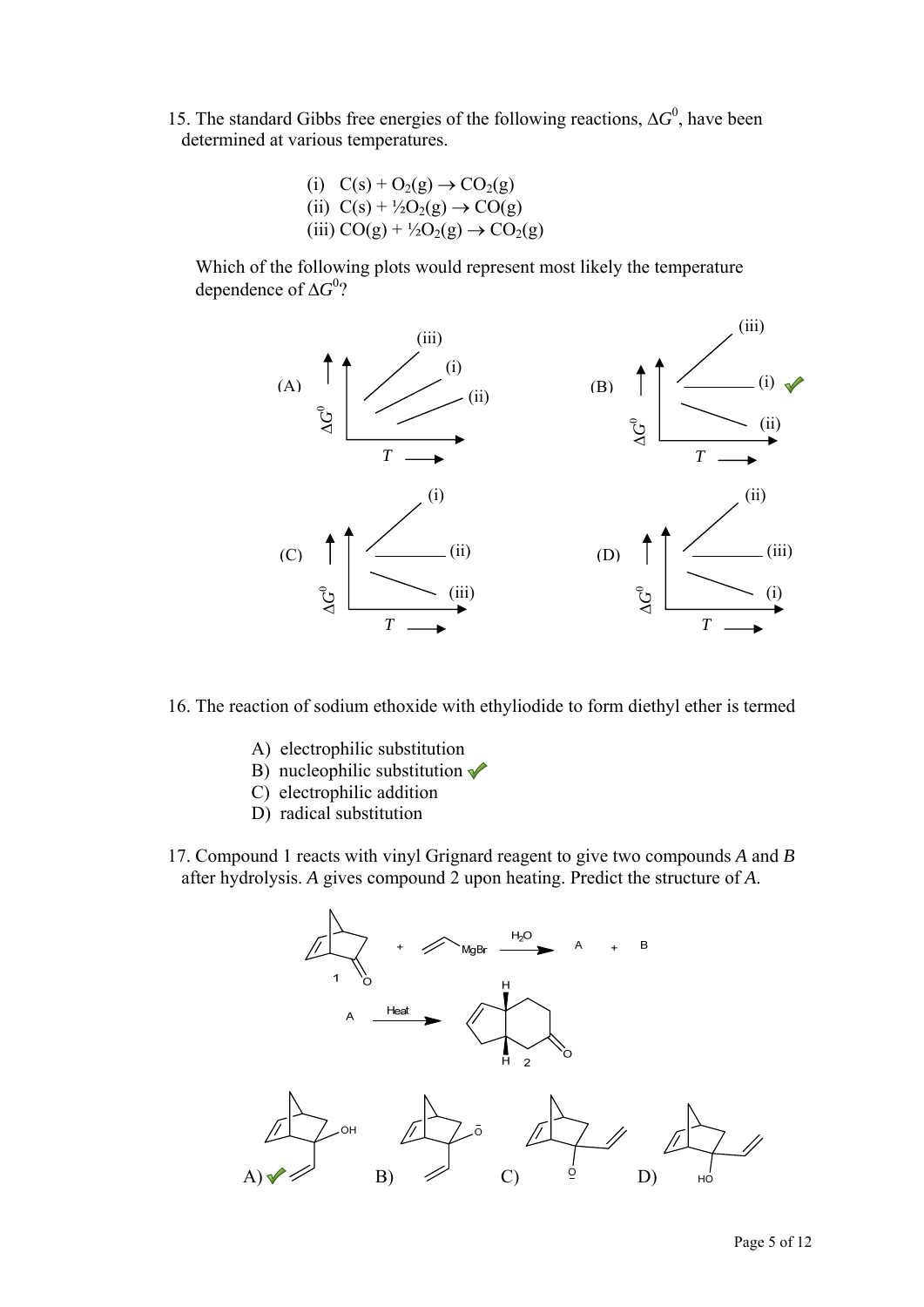- 18. Point of group of 1,2-propadiene is
	- $A)$   $C_{2h}$  $B) C_{2v}$  $C$ )  $D_{2h}$ D)  $D_{2d}$
- 19. Which of the following statements is true regarding amphiphilic molecules?
	- A) An amphiphilic molecule consists of both a positive charge and a negative charge.
	- B) Amphiphilic molecules show spontaneous aggregation behaviour in any solvent and at all concentrations.
	- C) Amphiphilic molecules are insoluble in water.
	- D) Amphiphilic molecules are known to form liquid crystals. $\triangle$
- 20. Using crystal field theory, determine the type of d-orbital(s) which will have the lowest energy in the complex shown below. Based on the above, determine the comparative rates of reduction of the Mn(V) to Mn(IV) *versus* Mn(IV) to Mn(III) states.



- A)  $(d_{xy})$ ; Mn(V) to Mn(IV) is slower than Mn(IV) to Mn(III) B)  $(d_{xy}, d_{yz}, d_{zx})$ ; Mn(V) to Mn(IV) is slower than Mn(IV) to Mn(III) C)  $(d_z 2, d_x 2_y 2)$ ; Mn(V) to Mn(IV) is faster than Mn(IV) to Mn(III) D)  $(d_{xy})$ ; Mn(V) to Mn(IV) is faster than Mn(IV) to Mn(III)
- 21. Which statement is true of the ground state of the  $Co<sup>2+</sup> ion$ ?
	- A) The number of unpaired electrons is 0 and the  $\text{Co}^{2+}$  ion is paramagnetic.
	- B) The number of unpaired electrons is 0 and the  $\text{Co}^{2+}$  ion is *not* paramagnetic.
	- C) The number of unpaired electrons is 3 and the  $Co^{2+}$  ion is paramagnetic.
	- D) The number of unpaired electrons is 3 and the  $Co<sup>2+</sup>$  ion is *not* paramagnetic.
- 22. How many molecules of cetanol (of cross-sectional area  $2.58 \square 10^{-19}$  m<sup>2</sup>) can be adsorbed on the surface of a spherical drop of dodecane of diameter 35.6 nm?
	- A)  $6.16 \square 10^4$ B)  $1.23 \square 10^3$ C)  $1.54 \square 10^4$ D)  $4.90 \square 10^3$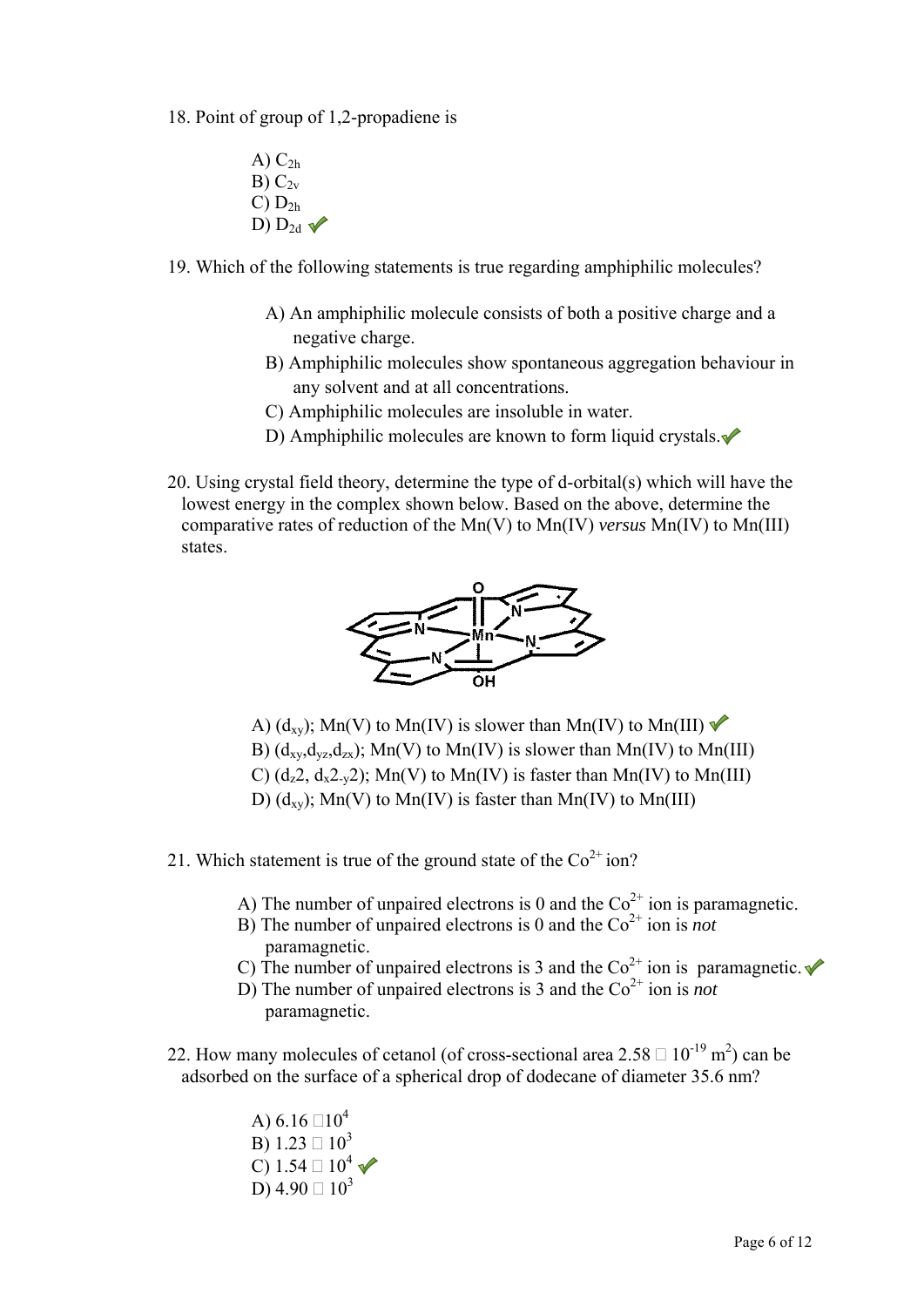23. In a chemistry lab, the aim of an experiment was to generate well structured, 5nm sized gold nanoparticles. A student experimented with the following synthesis:

*1-nonanethiol (C<sub>9</sub>H<sub>19</sub>SH) and HAuCl<sub>4</sub> were first mixed (in a molar ratio of 10:1), and then gold ions were reduced by slowly adding NaBH4. In this synthesis, after 2 hours no precipitate was observed and only a very faint pink colloidal solution was obtained. This solution was then evaporated onto a glass slide and the sample characterized by X-ray diffraction.* 

Given below are three XRD patterns. One out of these three patterns was obtained by the student when he/she characterized the sample on the glass slides. Which statement below is true?



- A) The synthesis did not yield gold nanoparticles as there was no precipitate. Therefore, the XRD pattern that will be obtained is that shown as curve  $(c)$  – It is almost a flat baseline indicating no product.
- B) 5 nm gold nanoparticles were formed and XRD pattern shown as (a) represents the product. It signifies that the nanoparticles are crystalline and the face-centered cubic (fcc) crystal structure can be clearly used to index the peaks.
- C) 5 nm gold nanoparticles will show size-dependent line broadening and therefore if the product consisted of such particles, then curve (b) will  $\blacktriangledown$ be obtained.
- D) None of the above statements are true.
- 24. Consider a classical harmonic oscillator with a mass *m* and a force constant *k* oscillating with a frequency ν. Which of the following statements is NOT true for this system?
	- A) ν increases if *m* decreases.
	- B) The oscillator is most likely to be found at its equilibrium position.  $\blacklozenge$
	- C) The acceleration is maximum at its turning points.
	- D)  $\nu$  does not depend on how large the amplitude of the oscillation is.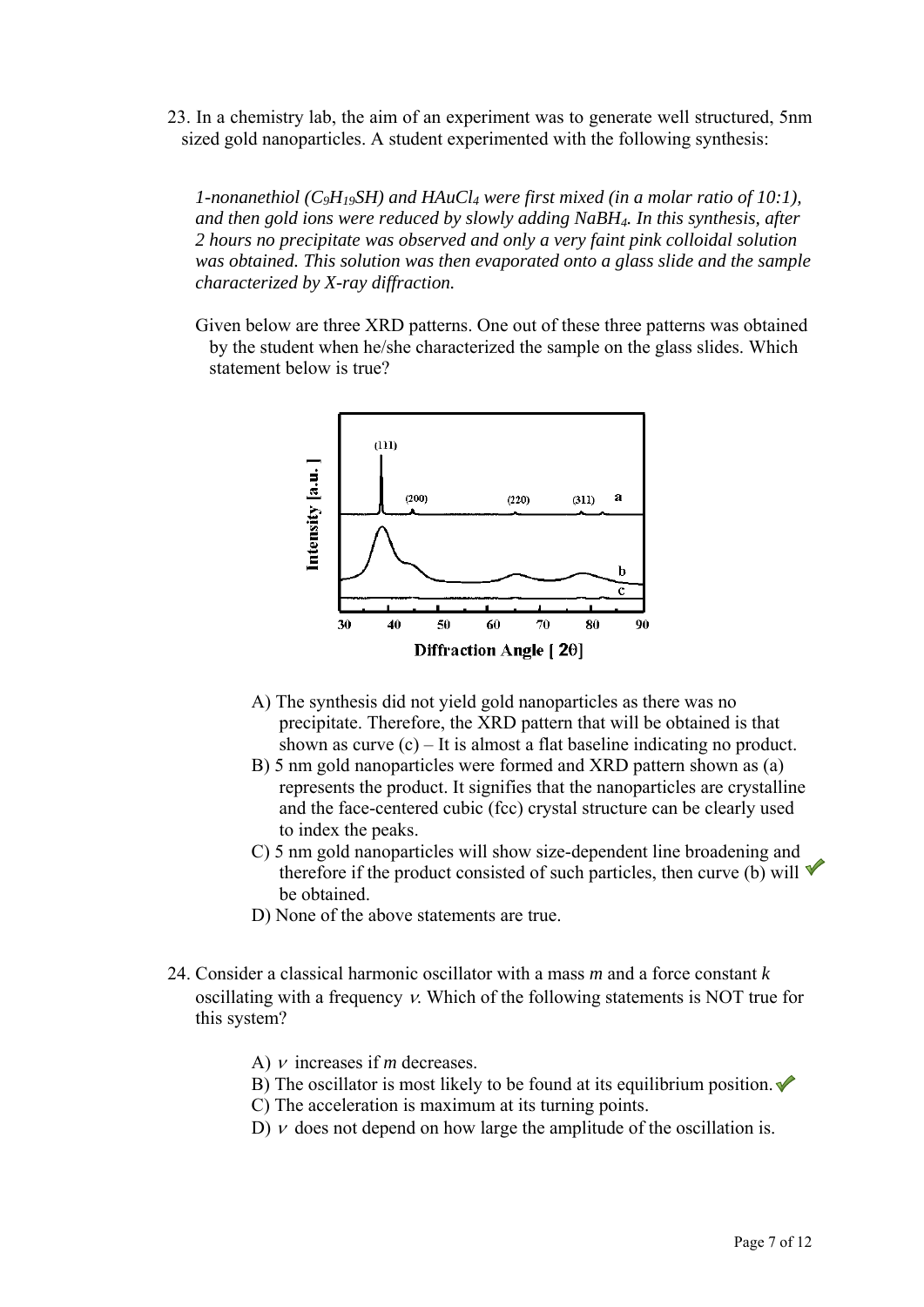25. Photosynthesis is a process by which light energy gets funnelled into creating chemical potential for generation of proton gradients across membranes. Suppose photosynthesis is only 0.5% efficient in creating such gradients, calculate how many 530 nm photons will be required to create a pH gradient (per mole) as shown below across a cellular membrane under ambient temperature of 300 K?



26. What is the result of the following reaction?



- C) Reaction is unfavourable under given reagents
- D) A and B both are plausible  $\sqrt{\ }$
- 27. What are the limits of detection of the following common analytical methods used with capillary separations: fluorescence, mass spectrometry, UV-vis absorbance, and NMR, respectively, in mol?

A) 
$$
10^{-18}
$$
- $10^{-23}$ ,  $10^{-13}$ - $10^{-21}$ ,  $10^{-13}$ - $10^{-16}$ ,  $10^{-9}$ - $10^{-11}$   
\nB)  $10^{-13}$ - $10^{-21}$ ,  $10^{-18}$ - $10^{-23}$ ,  $10^{-13}$ - $10^{-16}$ ,  $10^{-9}$ - $10^{-11}$   
\nC)  $10^{-18}$ - $10^{-23}$ ,  $10^{-13}$ - $10^{-21}$ ,  $10^{-9}$ - $10^{-11}$ ,  $10^{-13}$ - $10^{-16}$   
\nD)  $10^{-13}$ - $10^{-21}$ ,  $10^{-13}$ - $10^{-16}$ ,  $10^{-18}$ - $10^{-23}$ ,  $10^{-9}$ - $10^{-11}$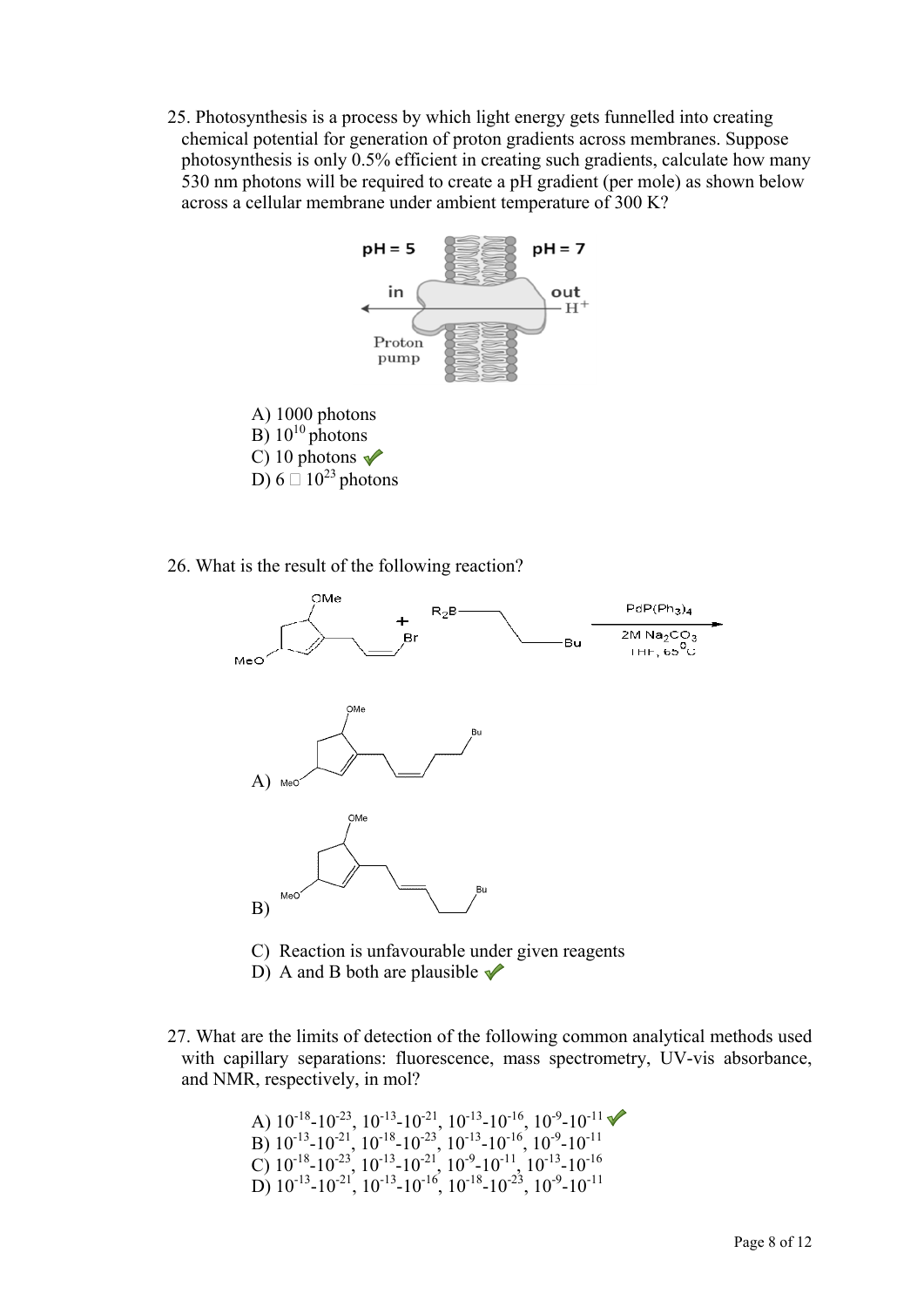28. Shown below in solid-line is the harmonic potential of a quantum oscillator for a diatomic molecule. If the harmonic potential is suddenly transformed into Morse potential shown in dashed-line how would the zero point energy and shape of wavefunctions change?



- A) Zero-point energy remains the same and wavefunctions do not change.
- B) Zero-point energy remains the same but wavefunction reflects a change on the high Q side.
- C) Zero-point energy changes and wavefunction reflects a change on the high Q side.
- D) Potentials never reflect any change in the shape of the wavefunction  $\checkmark$
- 29. The cell potential for the following electrochemical system at 25 $\mathrm{^{0}C}$  is:

 $A(s) | A^{3+} (0.01 M) || Fe^{2+} (0.1 M) | Fe(s)$ 

A)  $1.23$  V B) 1.21 V C) 1.22 V D)  $-2.10$  V

- 30. Given three systems, *A*, *B*, and *C*, what could be they if the spacing between the neighbouring energy levels in *A* decreases with increasing energy, while that for *B* is constant, and that for *C* increases with increasing energy?
	- A) *A*= particle in a one-dimensional box, *B*= harmonic oscillator, *C*=electron in hydrogen atom
	- B)  $A =$  electron in hydrogen atom,  $B =$  harmonic oscillator,  $C =$  particle in a one-dimensional box
	- C) *A*= particle in a one-dimensional box, *B*= electron in hydrogen atom, *C*= harmonic oscillator
	- D) *A*= electron in hydrogen atom, *B*= particle in a one-dimensional box, *C*= harmonic oscillator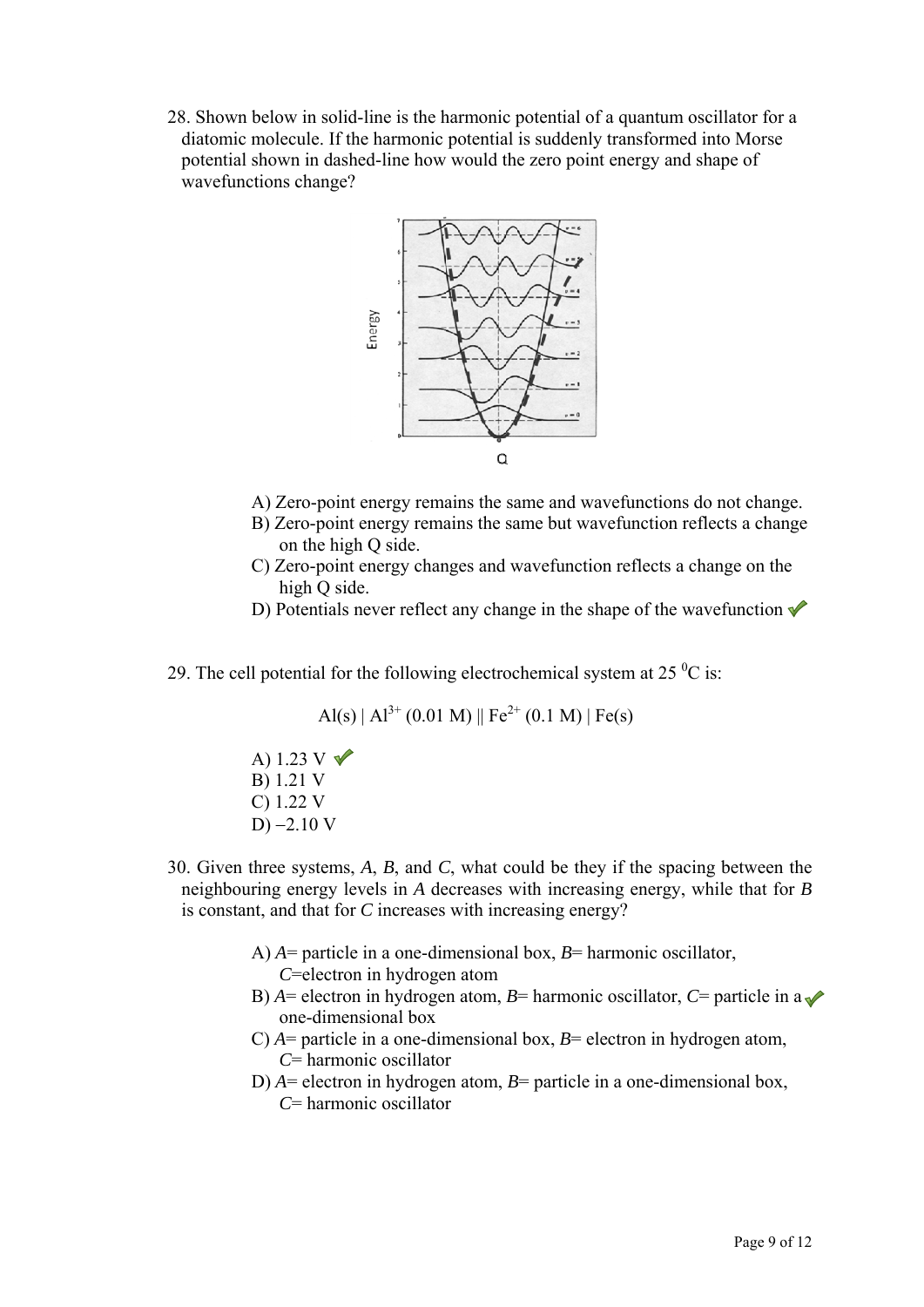- 31. Sodium metal crystallizes in a cubic unit cell. From X-ray diffraction, the unit cell parameter was determined to be 4.29 Å. If the density of the element is known to be  $0.968$  g/cm<sup>3</sup>, how many atoms are present in each unit cell?
	- A) Not enough information is given to calculate the value.
	- B) 1  $C$ ) 2  $\sqrt{ }$ D) 3
- 32. Electrospray ionization mass spectroscopy produces multiply charged ions of proteins. On application of this technique to hemeprotein it gave a large number of peaks corresponding to different charge-states of the protein. The three consecutive peaks are observed at the m/z values:

2061, 1767, 1546

The approximate m/z value of the consecutive fourth peak in the series would be:

- A) 1252 B) 1374 $\sqrt{ }$ C) 1498 D) 1325
- 33. *A* is a 5×5 matrix with elements  $a_{ii} = a_{ii}$ . Its eigenvalues are 0,  $\pm 1$  and  $\pm 2$ . Which of the following statements best describes the properties of the matrix *A*?
	- A) *A* can be diagonalized by a unitary transformation.
	- B) *A* can be diagonalized by an orthogonal transformation.
	- C) *A* cannot be inverted.
	- D) All of the above.  $\blacktriangleright$

34. Real gases behave differently from ideal gases because:

(i) the molecules of real gases are in constant motion.

- (ii) molecules of real gases collide with the walls of the container.
- (iii) molecules of real gases have volume.
- (iv) molecules of real gases attract each other.
	- A) i and ii B) iii only C) iii and iv  $\sqrt{\ }$
	- D) all of the above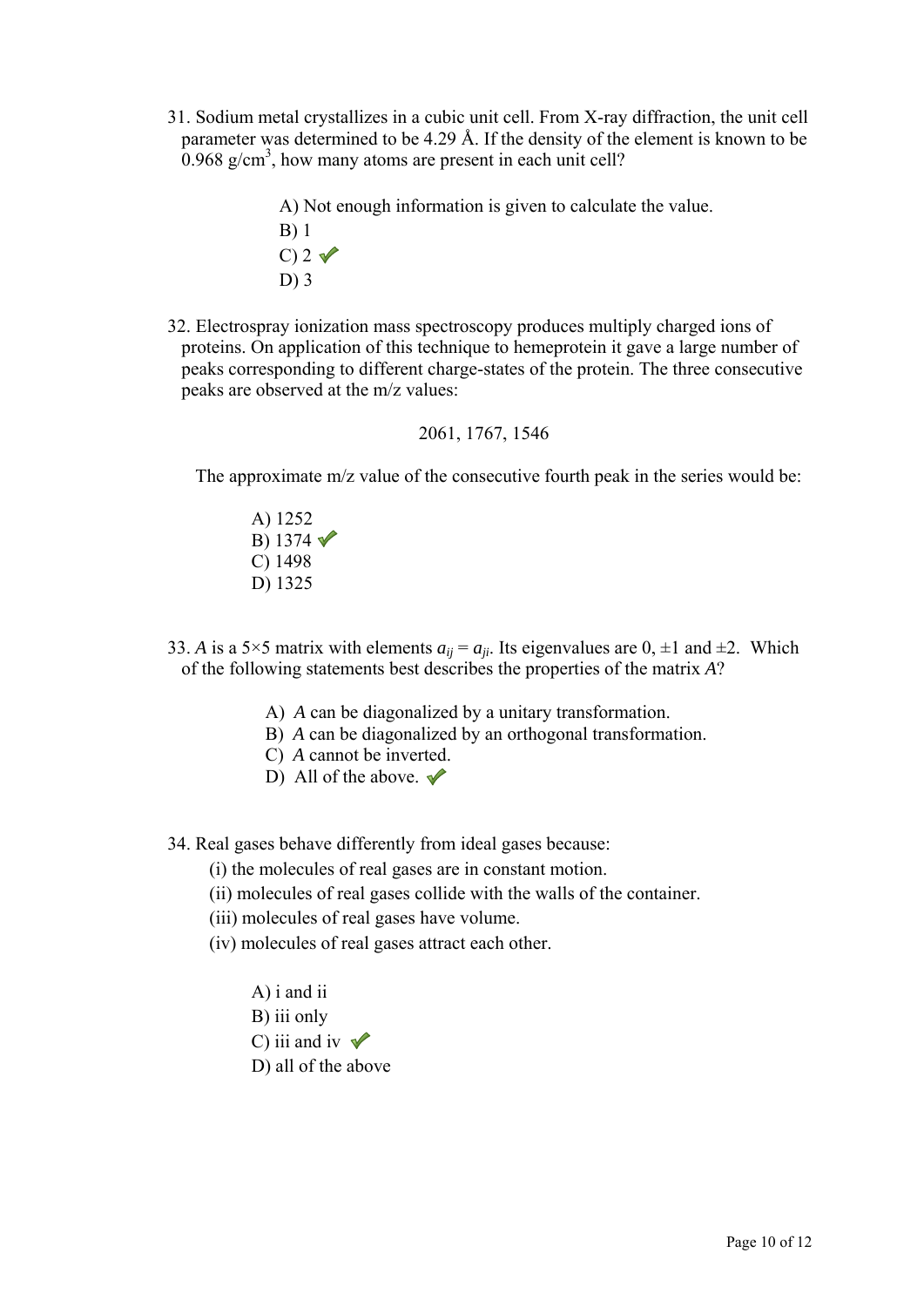35. The following reaction, conducted in a vessel of capacity 10 litre, has reached equilibrium at 330 K.

$$
CO(g) + H_2O(g) \Phi CO_2(g) + H_2(g)
$$
  $\Delta H^0 = -41.2 \text{ kJ}$ 

The temperature of the vessel is then increased to 350 K. Which of the following statement is correct before the reaction reaches a new equilibrium at this elevated temperature?

A) The rate constant of the forward reaction will decrease, and the rate constant of the reverse reaction will increase.

- B) Concentrations of all the species will increase, but increase will be more for the reactants than that for the products.
- C) Both A and B.
- D) None of the above.  $\blacktriangleright$
- 36. Global warming is due to increase of
	- A) Methane in atmosphere
	- B)  $CO<sub>2</sub>$  in atmosphere
	- C) Water vapour
	- D) Methane and  $CO<sub>2</sub>$
- 37. The state of 2 moles of an ideal gas is changed from the point A to the point B along three different paths, as shown in the following *P*-*V* diagram. If the change of entropy of the gas in changing its state from state A to B along the path *i* is denoted Δ*Si*, then which of the following statements is correct?



- 38. A reaction has a negative (and approximately temperature independent) enthalpy change. It does not proceed spontaneously at room temperature  $(25<sup>0</sup>C)$ . At which of the following temperatures is the reaction more likely to become spontaneous?
	- A) –50 $^0C$  $\overline{B}$ ) 50 $\overline{C}$  $\overline{C}$ ) 100 <sup>0</sup>C  $\overline{D}$ ) 1000 <sup>0</sup>C